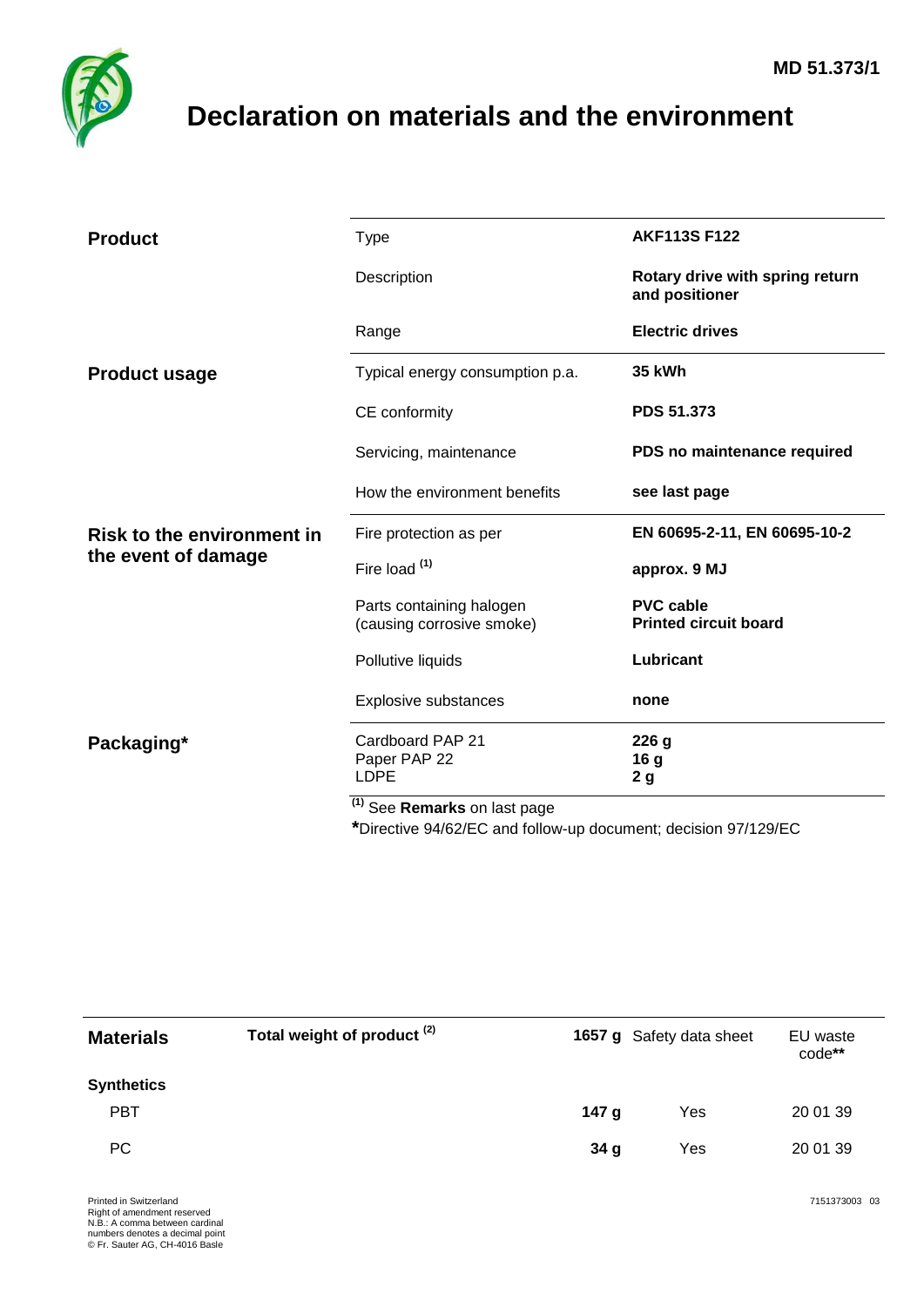|                                                  |                  |              | MD 51.373/2 |  |
|--------------------------------------------------|------------------|--------------|-------------|--|
| <b>POM</b>                                       | 20 <sub>g</sub>  | Yes          | 20 01 39    |  |
| <b>PA66</b>                                      | 2 <sub>g</sub>   | Yes          | 20 01 39    |  |
| <b>Metal</b>                                     |                  |              |             |  |
| Die-cast aluminium                               | 337 g            | Not required | 20 01 40    |  |
| Die-cast zinc                                    | 221 <sub>g</sub> | Not required | 20 01 40    |  |
| Steel                                            | 528 g            | Not required | 20 01 40    |  |
| <b>Printed circuit board</b>                     |                  |              |             |  |
| Printed circuit board assembly, lead-free solder | approx. 40 g     |              | 20 01 36    |  |
| <b>Special components</b>                        |                  |              |             |  |
| Motor                                            | 50 <sub>g</sub>  | Not required | 20 01 36    |  |
| PVC cable                                        | 70 g             | Not required | 20 01 36    |  |
| Microswitch                                      | 6g               | Not required | 20 01 36    |  |
| Lubricant, synthetic long-lasting grease         | 5 <sub>g</sub>   | Yes          | 20 01 26    |  |

## **N.B.:**

Silicone content:

**(2)** See **Remarks** on last page

**\*\***Directive 75/442/EEC and follow-up document; decision 2001/118/EC